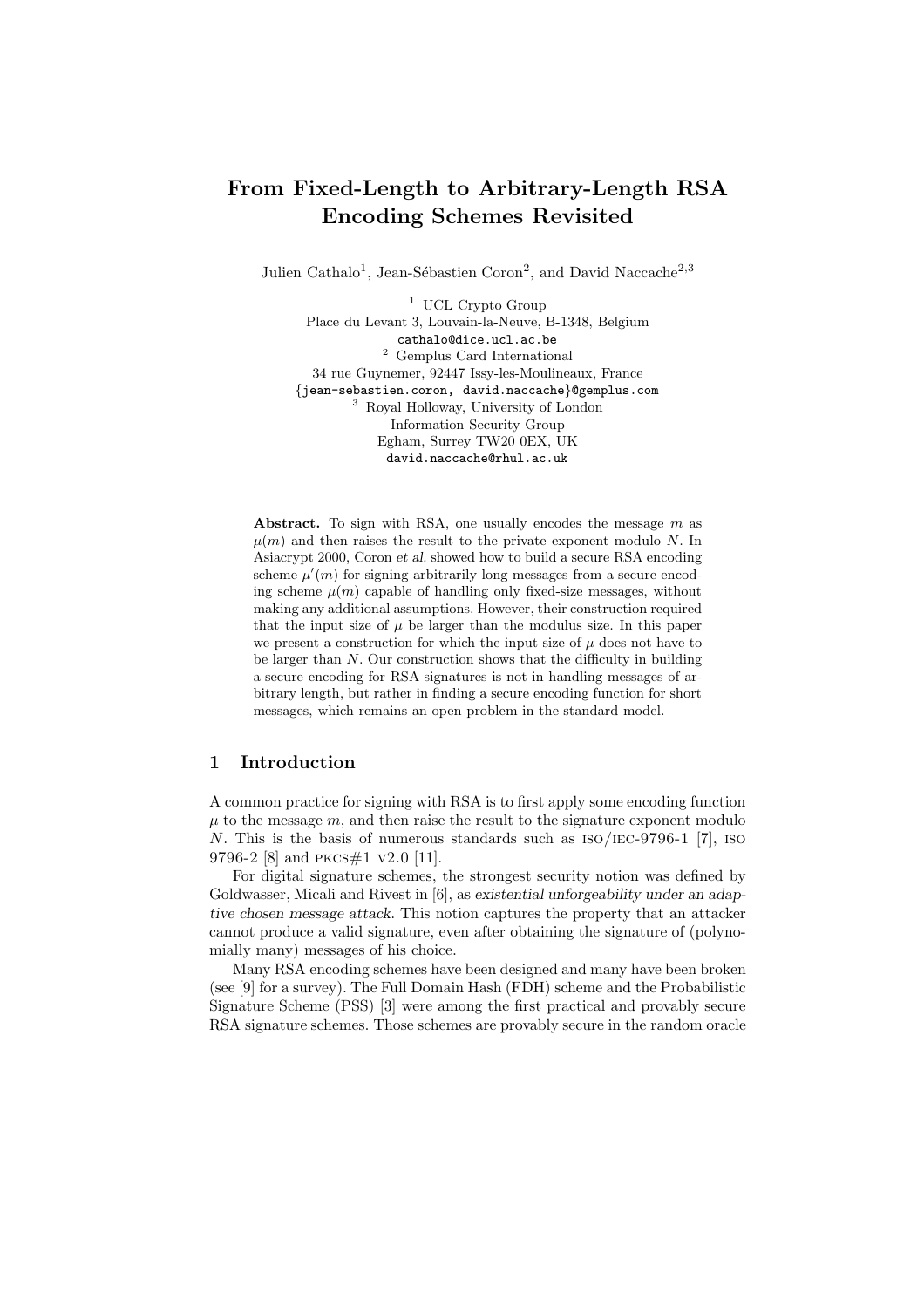model [2], wherein the hash function is assumed to behave as a truly random function. However, security proofs in the random oracle model are not "real" proofs, and can be only considered as heuristic, since in the real world random oracles are necessarily replaced by functions which can be computed by all parties. A famous result by Canneti, Goldreich and Halevi [4] shows that a security proof in the random oracle model does not necessarily imply security in the "real world".

In this paper, we focus on the problem of finding a secure encoding scheme for arbitrarily long messages, given a secure encoding scheme for fixed-size messages. It is well known that this can be done using a collision-resistant hash function  $H: \{0,1\}^* \to \{0,1\}^{\ell}$  for both signing and verifying, where  $\ell$  is the input size of  $\mu(m)$ . A standard argument shows that if the original signature scheme is secure against existential forgery under a chosen-message attack, then so is the signature scheme with the hash.

In Asiacrypt 2000, Coron, Koeune and Naccache [5] showed that for RSA signatures, the same result can be obtained without assuming the existence of collision-resistant hash-functions. Namely, they construct an encoding scheme  $\mu'(m)$  for messages in  $\{0,1\}^*$ , given an encoding scheme  $\mu(m)$  for messages of fixed-size. They show that if RSA signature with  $\mu(m)$  is secure against existential forgery under a chosen-message attack (in the standard model), then so is RSA with  $\mu'(m)$  for messages of arbitrary size, without any additional assumptions.

However, their construction requires that the input size  $\ell$  of  $\mu(m)$  be larger than the size of  $N$  (hereafter denoted  $k$ ). Several standards (for example the ISO/IEC 9796-1 standard [7]) fail to comply with this property. The authors left as an open problem the case  $\ell \leq k$ .

In this paper, we solve this open problem and provide a construction for any input size  $\ell$ . A variant of this problem was already solved by Arboit and Robert in [1], who proposed a construction similar to [5] that works for any  $\ell$ , but at the cost of a new security assumption, namely the division intractability of the encoding function  $\mu(m)$ . The advantage of our construction is that we do not make any additional assumptions, namely if RSA signature with  $\mu(m)$  is secure against existential forgery under a chosen-message attack, then so is RSA with  $\mu'(m)$  for messages of arbitrary size. As is the case for the constructions in [5] and [1], a practical advantage of our construction is that it allows to perform some pre-computations on partially received messages, e.g. on IP packets which are typically received in random order.

We believe that our result focuses more sharply the question of finding a secure encoding for RSA signatures, by showing that the difficulty is not in handling messages of arbitrary length, but rather in finding a securing encoding for short messages, which remains an open problem in the standard model.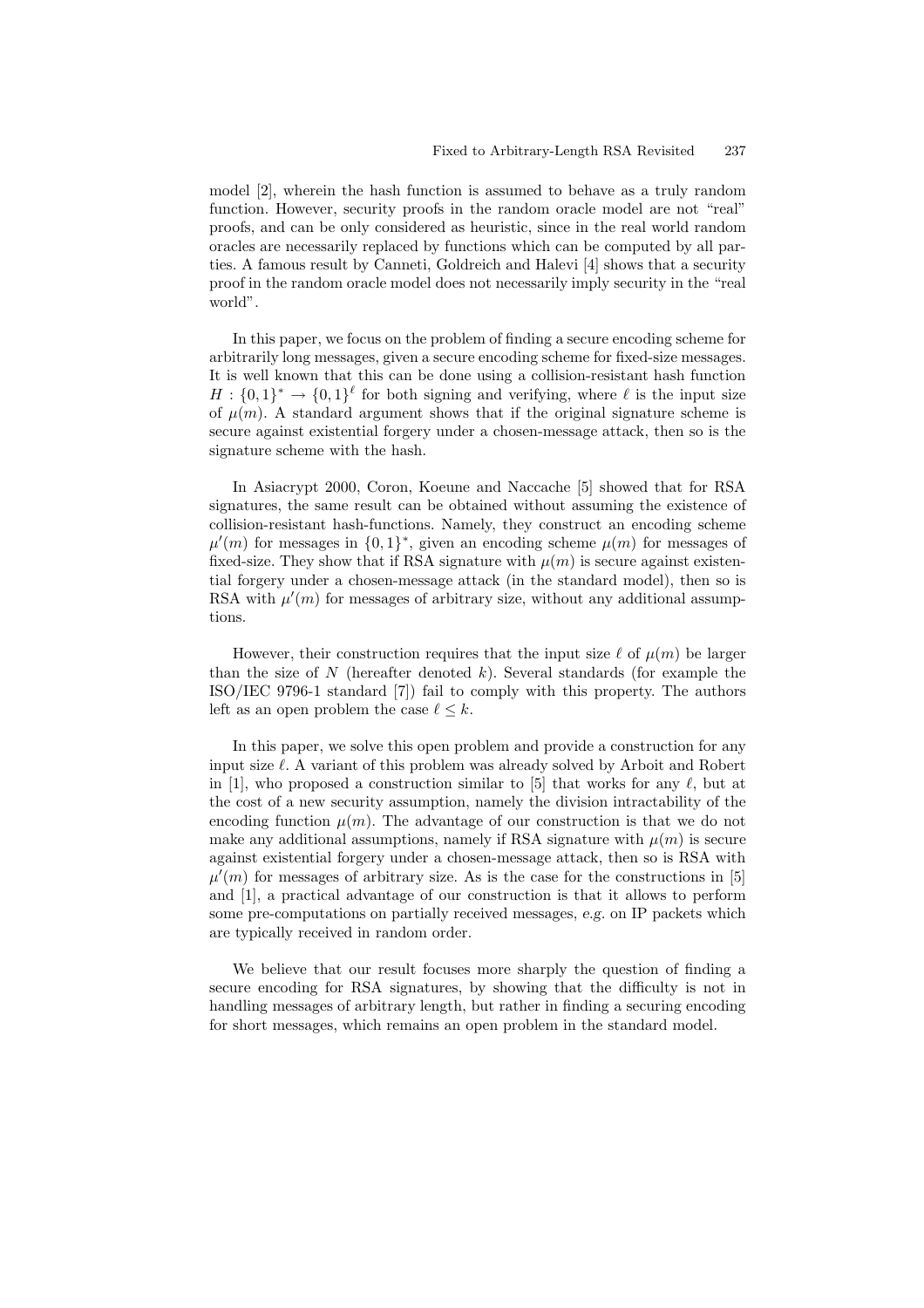# 2 Definitions

#### 2.1 Signature Schemes

The digital signature of a message  $m$  is a string that depends on  $m$  and on some secret known only to the signer, in such a way that anyone can check the validity of the signature. The following definitions are based on [6].

Definition 1 (Signature scheme). A signature scheme is defined by the following:

- $-$  The key generation algorithm Generate is a probabilistic algorithm which given  $1^k$ , outputs a pair of matching public and secret keys, (pk, sk).
- $-$  The signing algorithm Sign takes the message  $M$  to be signed and the secret key sk and returns a signature  $x = \text{Sign}_{\text{sk}}(M)$ . The signing algorithm may be probabilistic.
- $-$  The verification algorithm Verify takes a message M, a candidate signature  $x'$  and the public key  $\operatorname{\sf pk}.$  It returns a bit  $\operatorname{\sf Verify}_{\sf pk}(M,x'),$  equal to one if the signature is accepted, and zero otherwise. We require that if  $x \leftarrow$  Sign<sub>sk</sub> $(M)$ , then  $Verify_{\mathsf{pk}}(M, x) = 1.$

#### 2.2 Security of Signature Schemes

The security of signature schemes was formalized in an asymptotic setting by Goldwasser, Micali and Rivest [6]. Here we use the definitions of [3] which provide a framework for the concrete security analysis of digital signatures. Resistance against adaptive chosen-message attacks is considered: a forger  $\mathcal F$  can dynamically obtain signatures of messages of its choice and attempt to output a valid forgery. A valid forgery is a message/signature pair  $(M, x)$  such that Verify<sub>nk</sub> $(M, x) = 1$  whilst the signature of M was never requested by F.

**Definition 2.** A forger F is said to  $(t, q_{sig}, \varepsilon)$ -break the signature scheme (Generate, Sign, Verify) if after at most  $q_{sig}(k)$  signature queries and  $t(k)$  processing time, it outputs a valid forgery with probability at least  $\varepsilon(k)$  for any  $k > 0$ .

**Definition 3.** A signature scheme (Generate, Sign, Verify) is  $(t, q_{sig}, \varepsilon)$ -secure if there is no forger who  $(t, q_{sig}, \varepsilon)$ -breaks the scheme.

#### 2.3 The RSA Primitive

RSA [10] is the most widely used public-key cryptosystem. It can be used to provide both encryption schemes and digital signatures.

Definition 4 (The RSA cryptosystem). RSA is a family of trapdoor permutations. It is specified by: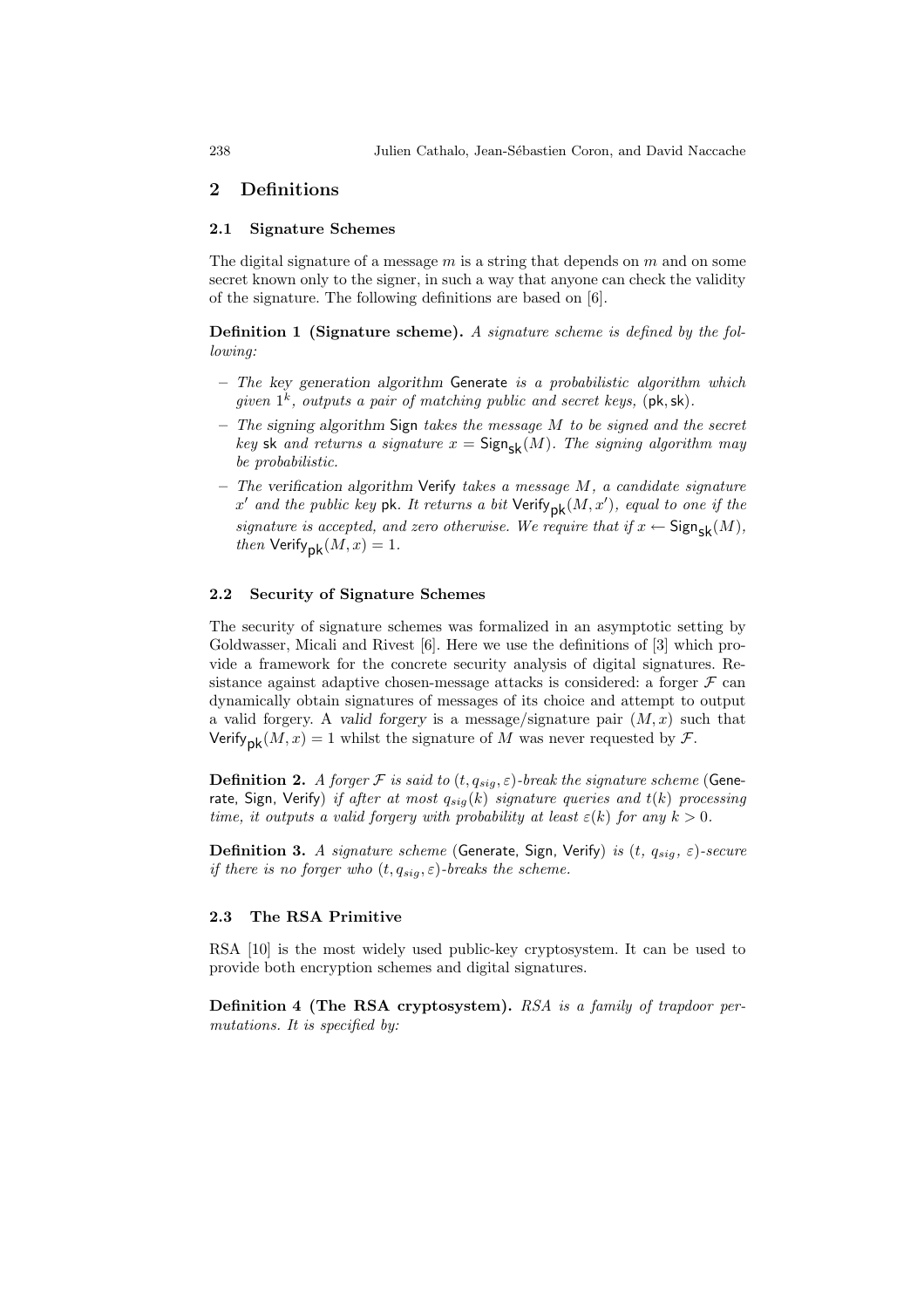- The RSA generator RSA, which on input  $1^k$ , randomly selects two distinct  $k/2$ -bit primes p and q and computes the modulus  $N = p \cdot q$ . It randomly picks an encryption exponent  $e \in \mathbb{Z}_{\phi(N)}^*$  and computes the corresponding decryption exponent d such that  $e \cdot d = 1 \bmod \phi(N)$ . The generator returns  $\{N, e, d\}.$
- The encryption function  $f: \mathbb{Z}_N^* \to \mathbb{Z}_N^*$  defined by  $f(x) = x^e \mod N$ .
- The decryption function  $f^{-1}: \mathbb{Z}_N^* \to \mathbb{Z}_N^*$  defined by  $f^{-1}(y) = y^d \bmod N$ .

## 2.4 RSA Encoding and Signature

Let  $\mu$  be a encoding function taking as input a message of size  $\ell$  bits and returning a k-bit integer. We consider in figure 1 the classical RSA signature scheme which signs fixed-length  $\ell$ -bits messages.



**Fig. 1.** The Classical RSA Paradigm: Using  $\mu$  for Signing Fixed-Length Messages.

# 3 The Coron-Koeune-Naccache Construction

We recall in figure 2 the construction proposed in [5]. It assumes that the encoding function  $\mu$  can handle inputs of size  $k+1$  where k is the size of the modulus and allows to sign  $2^a \cdot (k-a)$  bit messages where  $0 \le a \le k-1$ . The construction can be recursively iterated to sign messages of arbitrary length. Throughout this paper,  $m_1||m_2$  will denote the concatenation of  $m_1$  and  $m_2$ .

It is shown in [5] that the scheme described in figure 2 is secure against existential forgery under a chosen message attack :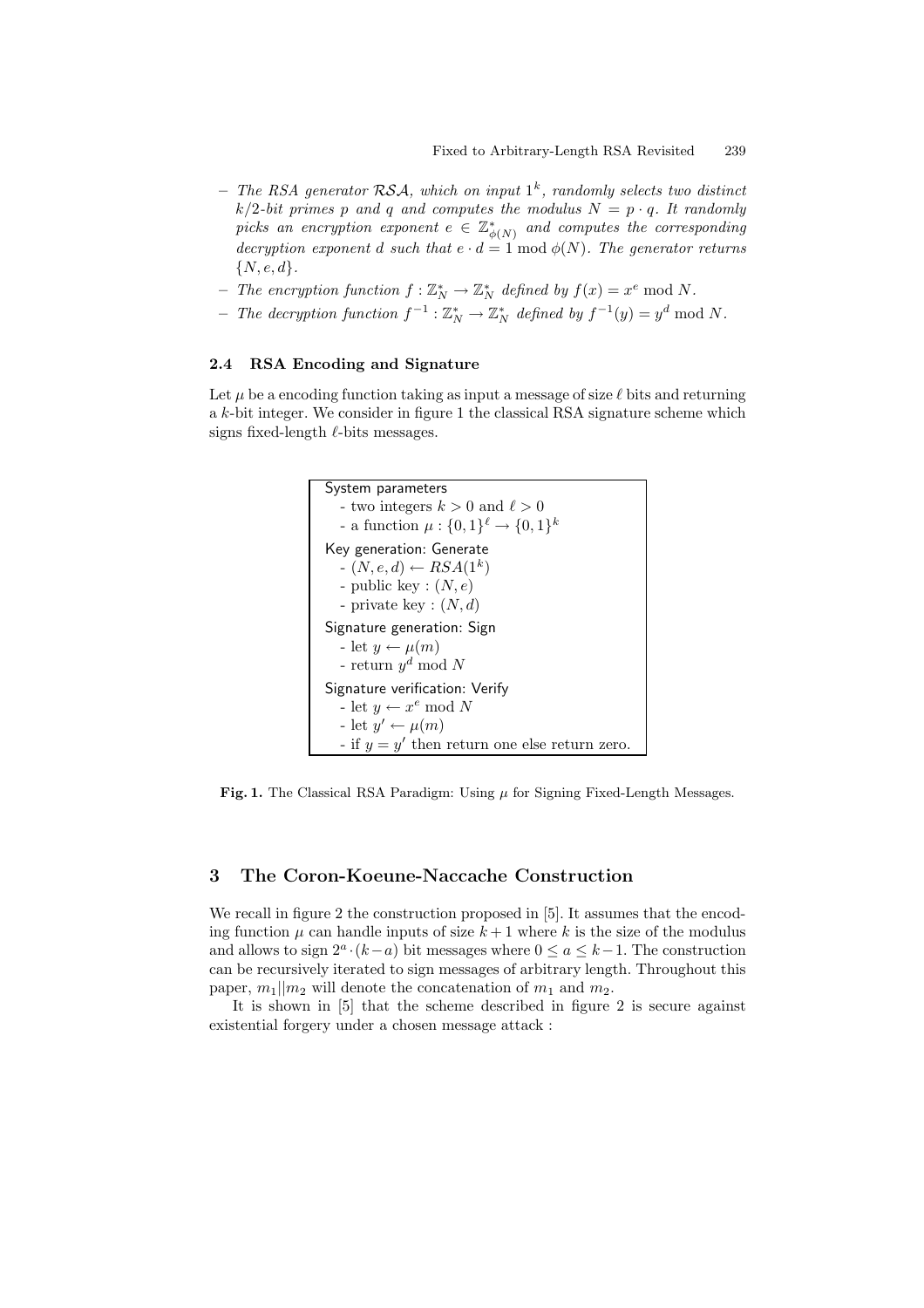240 Julien Cathalo, Jean-S´ebastien Coron, and David Naccache

System parameters - two integers  $k > 0$  and  $a \in [0, k-1]$ - a function  $\mu: \{0,1\}^{k+1} \to \{0,1\}^k$ Key generation: Generate<sup>\*</sup>  $- (N, e, d) \leftarrow RSA(1^k)$ - public key :  $(N, e)$ - private key :  $(N, d)$ Signature generation: Sign<sup>∗</sup> - Split the message m into  $(k - a)$ -bit blocks such that  $m = m[1] || ... || m[r]$ . - let  $\alpha = \prod^r$  $i=1$  $\mu(0||i||m[i]) \bmod N$ where i in  $0||i||m[i]$  is an a-bit string representing i. - let  $y \leftarrow \mu(1||\alpha)$ - return  $y^d \mod N$ Verification: Verify<sup>∗</sup> - let  $y \leftarrow x^e \mod N$ - let  $\alpha = \prod^{r}$  $i=1$  $\mu(0||i||m[i]) \bmod N$ - let  $y' \leftarrow \mu(1||\alpha)$ - if  $y = y'$  then return one else return zero.

Fig. 2. Coron-Koeune-Naccache Encoding of Arbitrary Length Messages.

**Theorem 1.** If the signature scheme (Generate, Sign, Verify) is  $(t, q_{sig}, \varepsilon)$  secure, then the signature scheme (Generate\*, Sign\*, Verify\*) which signs  $2^a \cdot (k-a)$  bit messages is  $(t^*, q^*_{sig}, \varepsilon^*)$  secure, where:

$$
t^*(k) = t(k) - 2^a \cdot q_{sig}(k) \cdot \mathcal{O}(k^2), \qquad (1)
$$

$$
q_{sig}^*(k) = q_{sig}(k) - 2^{a+1},\tag{2}
$$

$$
\varepsilon^*(k) = \varepsilon(k) \tag{3}
$$

# 4 Bimodular Encoding

The drawback of the previous construction is that the the input size  $\ell$  of  $\mu(m)$ needs to be larger than the size of the modulus  $N$ . In this section, we describe a construction wherein the input size  $\ell$  of the encoding function  $\mu$  does not need larger than k. We denote by  $\ell(k)$  the input size of the encoding function  $\mu$  as a function of the security parameter k. In the following, we assume that  $\ell(k)$  is an increasing function of  $k$ . For example, for the ISO/IEC 9796-1 standard [7], we have  $\ell(k) \simeq k/2$ .

The new signature scheme (Generate', Sign', Verify') is described in figure 3. The new signature scheme is parameterized by two security parameters  $k_1, k_2$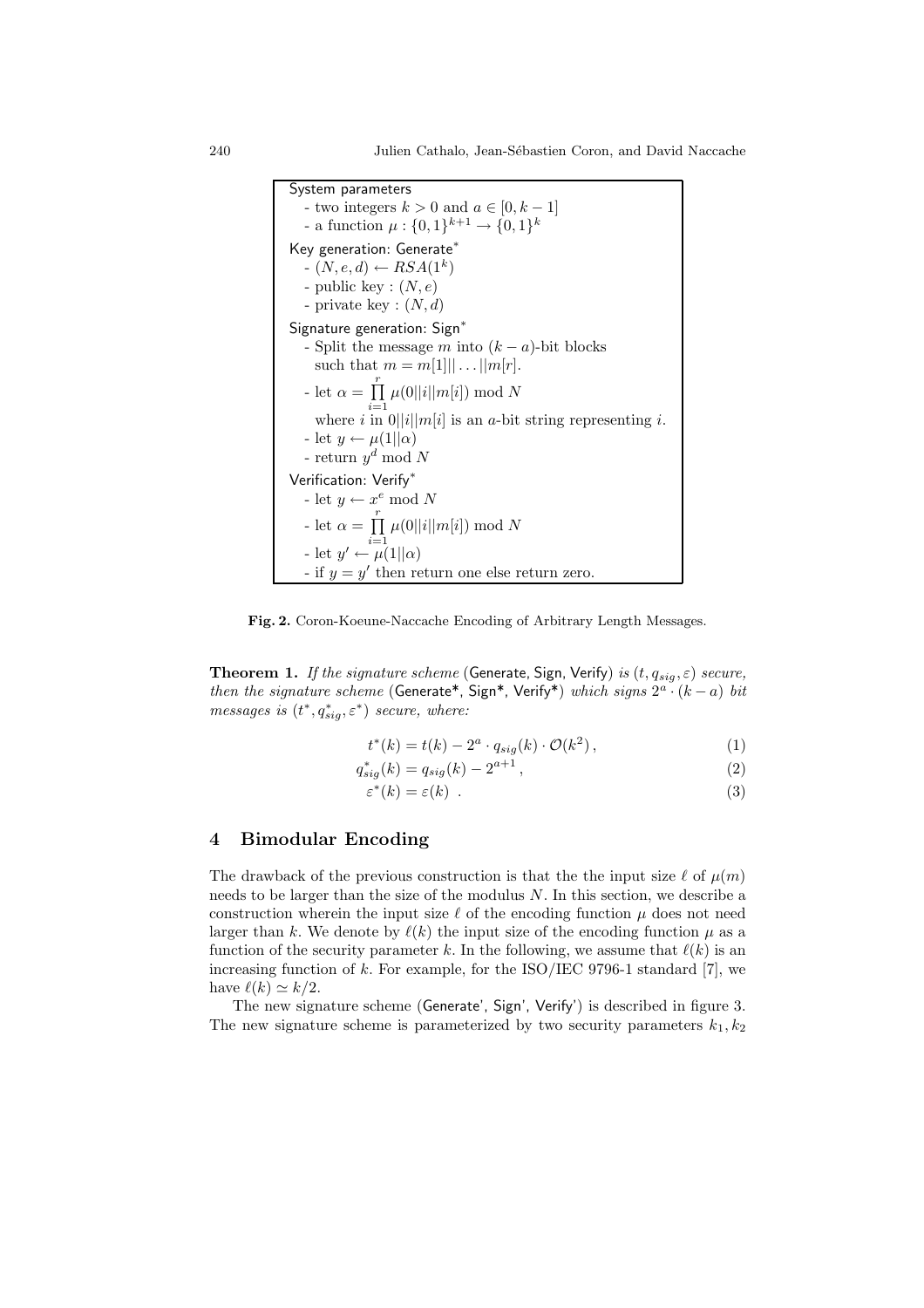System parameters - two positive integers  $k_1, k_2$  such that  $k_2 > k_1$ - an integer  $a \in [0, k_1 - 1]$ - two functions  $\mu_i : \{0,1\}^{\ell_i} \to \{0,1\}^{k_i}$  for  $i = 1, 2$ such that  $\ell_2 \geq k_1$ . Key generation: Generate'  $-(N_1, e_1, d_1) \leftarrow RSA(1^{k_1})$  $-(N_2, e_2, d_2) \leftarrow RSA(1^{k_2})$ - public key :  $(N_1, N_2, e_2)$ - private key :  $(N_1, N_2, d_2)$ Signature generation: Sign' - Split the message m into  $(\ell_1 - a)$ -bit blocks such that  $m = m[1] || ... || m[r]$ . - let  $\alpha = \prod^r$  $\prod_{i=1} \mu_1(i||m[i]) \bmod N_1$ where i in  $i||m[i]$  is an a-bit string representing i. - let  $y \leftarrow \mu_2(\alpha)$ - return  $y^{d_2}$  mod  $N_2$ Verification: Verify' -  $y \leftarrow x^{e_2} \mod N_2$ - let  $\alpha = \prod^r$  $\prod_{i=1} \mu_1(i||m[i]) \bmod N_1$ - let  $y' \leftarrow \mu_2(\alpha)$ - if  $y = y'$  then return one else return zero.

Fig. 3. Bimodular Encoding of Arbitrary Length Messages.

such that  $k_1 < k_2$ . As the previous construction, it is a deterministic signature scheme. The construction uses the same encoding function  $\mu$  with two distinct moduli  $N_1$  and  $N_2$  of sizes  $k_1$  and  $k_2$  bits, respectively. For the sake of clarity and since encoding functions take the modulus as a parameter, we will write  $\mu_i$  when  $\mu$  is used with modulus  $N_i$ . We denote by  $\ell_1 = \ell(k_1), \ell_2 = \ell(k_2)$  the input sizes of  $\mu_1, \mu_2$  respectively. Our construction requires that  $\ell_2 \geq k_1$ . Since by assumption  $\ell(k)$  is an increasing function of k, this means that a sufficiently large security parameter  $k_2$  must be selected in order to have  $\ell_2 = \ell(k_2) \geq k_1$ 

Our construction enables to sign  $2^a \cdot (\ell_1 - a)$  bit messages where  $0 \le a \le \ell_1 - 1$ . The maximum length that can be handled by the new construction is therefore  $2^{\ell_1-1}$  bits for  $a = \ell_1 - 1$  or  $a = \ell_1 - 2$  and, as in [5], the construction can be recursively iterated so as to sign arbitrarily long messages.

A possible realization example is the following: assume that we are given an encoding function  $\mu$  that takes as input  $k/2$ -bit messages and outputs k-bit strings, for signing with a k-bit RSA modulus. If we take for example  $k_1 = 1024$ ,  $k_2 = 2048$  and  $a = 24$ , then messages of size up to  $2^{24} \cdot 488 \simeq 8.2 \cdot 10^9$  bits can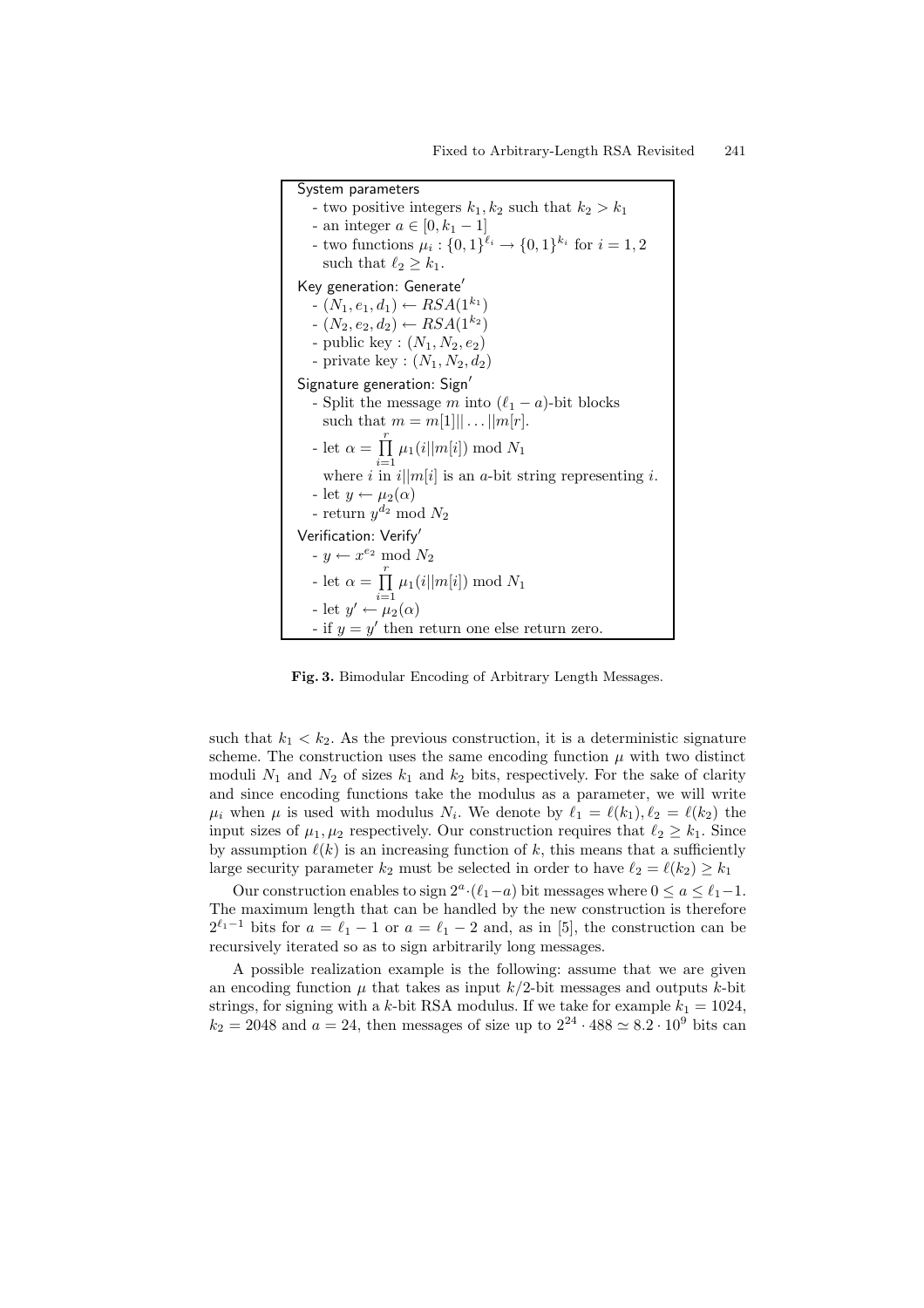be signed. First, one applies the encoding function  $\mu_1: \{0,1\}^{512} \to \{0,1\}^{1024}$ to the 2 <sup>24</sup> blocks of 488 bits; then one multiplies together the resulting 1024-bit integers modulo  $N_1$  and obtains a 1024-bit integer which is finally signed using the encoding function  $\mu_2: \{0,1\}^{1024} \to \{0,1\}^{2048}$  modulo  $N_2$ . Notice that  $d_1$  is not used for signing and  $e_1$  is not needed for the verification either; thus  $(e_1, d_1)$ is to be deleted after the generation of  $N_1$ .

The following theorem states that this construction preserves the resistance against chosen message attacks of the original signature scheme:

**Theorem 2.** If the signature scheme (Generate, Sign, Verify) is  $(t, q_{sig}, \varepsilon)$  secure, then the signature scheme (Generate', Sign', Verify') which signs  $2^a \cdot (\ell_1 - a)$  bit messages is  $(t', q'_{sig}, \varepsilon')$  secure, where:

$$
t'(k_1, k_2) = t(k_1) - q'_{sig} \cdot 2^a \cdot (T_\mu(k_2) + \mathcal{O}(k_2^3)), \qquad (4)
$$

$$
q'_{sig}(k_1, k_2) = q_{sig}(k_1) - 2^{a+1},
$$
\n(5)

$$
\varepsilon'(k_1, k_2) = 4 \cdot \varepsilon(k_1) \tag{6}
$$

and  $T_{\mu}(k_2)$  is the time required to compute  $\mu(m)$  for security parameter  $k_2$ .

*Proof.* Without loss of generality, we can assume that  $t(k)$ ,  $q_{siq}(k)$  and  $T_{\mu}(k)$ are increasing functions of k, and that  $\varepsilon(k)$  is a decreasing function of k.

Let  $\mathcal{F}'$  be a forger that breaks the signature scheme (Generate', Sign', Verify') for the parameters  $(k_1, k_2)$ . We construct a forger  $\mathcal{F}_1$  for the signature scheme (Generate, Sign, Verify) for the parameter  $k = k_1$  and a forger  $\mathcal{F}_2$  for same signature scheme with parameter  $k = k_2$ . When the same property holds for both  $\mathcal{F}_1$  and  $\mathcal{F}_2$ , we write this property for a generic forger  $\mathcal{F}$ . The forger  $\mathcal{F}$  will run  $\mathcal{F}'$  in order to produce a forgery; it will answer the signature queries of  $\mathcal{F}'$ by itself.  $\mathcal F$  has access to a signing oracle  $\mathcal S$  for (Generate, Sign, Verify).

First, we pick a random bit b. If  $b = 1$ , we construct a forger  $\mathcal{F}_1$  for the parameter  $k = k_1$ . If  $b = 0$ , we construct a forger  $\mathcal{F}_2$  for the parameter  $k = k_2$ .

 $\mathcal F$  is first given as input  $(N, e)$  where  $N, e$  were obtained by running Generate for the parameter k defined previously. The forger  $\mathcal F$  then starts running  $\mathcal F'$  with the public key  $(N_1, N_2, e_2)$ , where  $N_1, N_2, e_2$  are defined as follows:

If  $b = 1$ , the forger  $\mathcal{F}_1$  sets  $N_1 \leftarrow N$ ,  $e_1 \leftarrow e$  and runs  $RSA(1^{k_2})$  to obtain  $(N_2, e_2, d_2)$ . Otherwise (if  $b = 0$ ) the forger  $\mathcal{F}_2$  sets  $N_2 \leftarrow N$ ,  $e_2 \leftarrow e$  and runs  $RSA(1^{k_1})$  to obtain  $(N_1, e_1, d_1)$ .

We observe that the view of the forger  $\mathcal{F}'$  in independent of the bit b, since in both cases the moduli  $N_1$  and  $N_2$  are generated using  $RSA(1^{k_1})$  and  $RSA(1^{k_2})$ , either by  $\mathcal F$  itself or through  $(N, e)$  given as input to  $\mathcal F$ .

When  $\mathcal{F}'$  asks the signature of the *j*-th message  $m_j$  with  $m_j = m_j[1] \dots ||$  $m_i [r_i], \mathcal{F}$  computes:

$$
\alpha_j = \prod_{i=1}^{r_j} \mu_1(i||m_j[i]) \bmod N_1
$$

If  $b = 0$  then  $\mathcal{F}_2$  requests the signature  $s_j$  of  $\alpha_j$  from S. If  $b = 1$  then  $\mathcal{F}_1$  can compute  $s_j = \mu_2(\alpha_j)^{d_2}$  mod  $N_2$  directly since it knows  $d_2$ . Let  $q'_{sig}$  be the total number of signatures requested by  $\mathcal{F}'$ .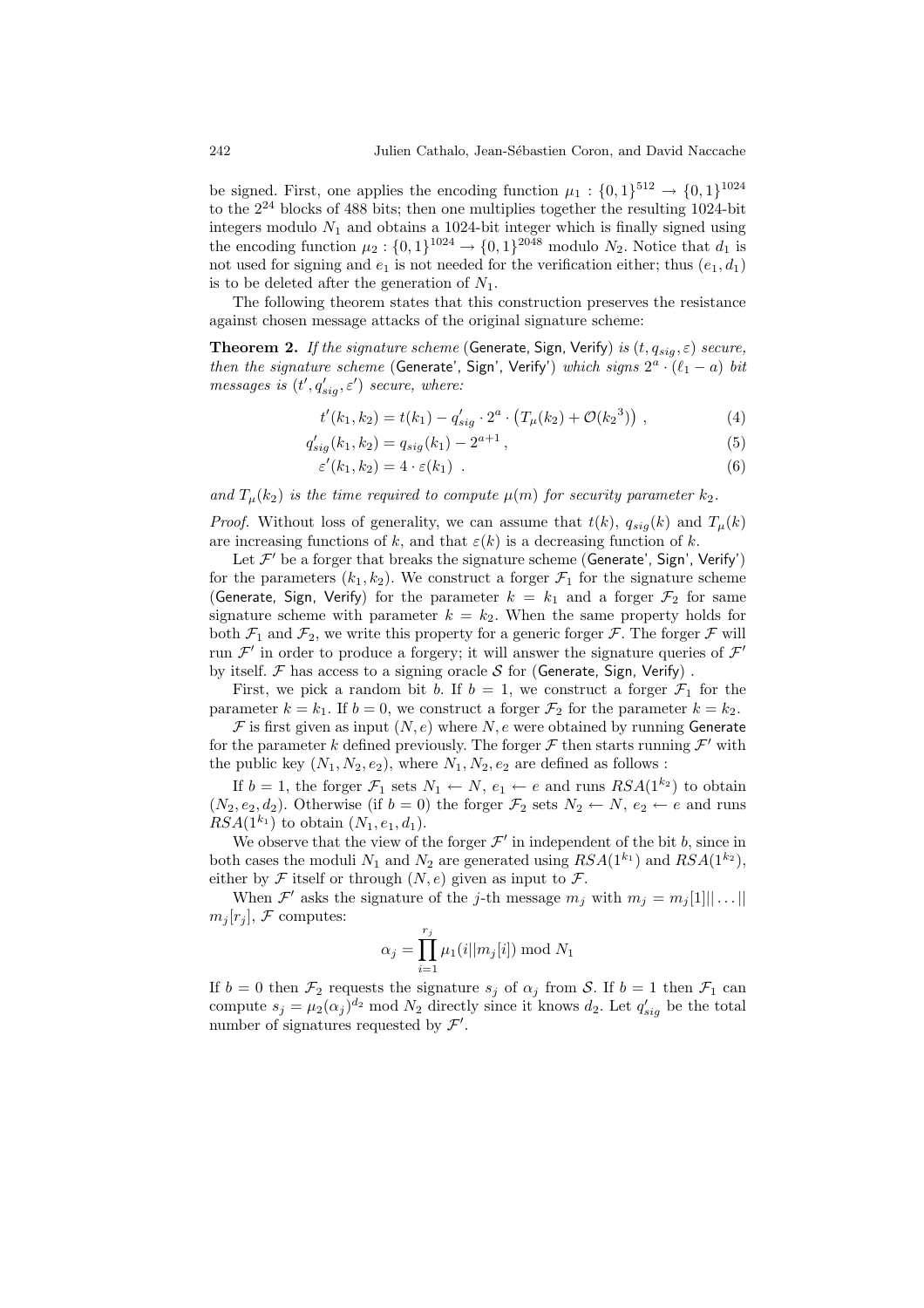Eventually  $\mathcal{F}'$  outputs a forgery  $(m', s')$  for the signature scheme (Generate', Sign', Verify') with  $m' = m'[1] || \dots || m'[r']$ , from which  $\mathcal F$  computes:

$$
\alpha' = \prod_{i=1}^{r'} \mu_1(i||m'[i]) \bmod N_1 \tag{7}
$$

We denote by  $\beta$  the probability that  $\alpha' \notin {\alpha_1, \ldots, \alpha_q}$ . Note that since the view of  $\mathcal{F}'$  is independent of b, this event is independent of b as well. We distinguish three cases:

First case:  $\alpha' \notin {\alpha_1, ..., \alpha_q}$  and  $b = 0$ . From the remark above, this happens with probability  $\beta/2$ . In which case  $\mathcal{F}_2$  outputs the forgery  $(\alpha', s')$  and halts. This is a valid forgery for the signature scheme (Generate, Sign, Verify) since  $s' = \mu_2(\alpha')^{d_2}$  mod  $N_2$  and the signature of  $\alpha'$  was never asked to the signing oracle  $S$ .

**Second case:**  $\alpha' \in \{\alpha_1, \dots, \alpha_q\}$  and  $b = 1$ . This happens with probability  $(1 - \beta)/2$ . Let c be such that  $\alpha = \alpha_c$ . We write  $m = m_c$ ,  $\alpha = \alpha_c$  and  $r = r_c$ , which gives using (7) :

$$
\prod_{i=1}^{r'} \mu_1(i||m'[i]) \bmod N_1 = \prod_{i=1}^{r} \mu_1(i||m[i]) \bmod N_1
$$
 (8)

We show that the previous equation leads to a multiplicative forgery for the modulus  $N_1 = N$ , which enables  $\mathcal{F}_1$  to compute a forgery.

First, the message  $m'$  must be distinct from  $m$  because the signature of  $m$ has been requested by  $\mathcal{F}'$  whereas the signature of  $m'$  was never requested by  $\mathcal{F}$ , since  $m'$  is the message for which a forgery was obtained. Consequently there exists an integer  $j$  such that either :

$$
j||m'[j] \notin \{1||m[1], \dots, r||m[r]\}
$$
\n(9)

or :

$$
j||m[j] \notin \{1||m'[1], \dots, r'||m'[r']\}
$$
\n(10)

We assume that condition (9) is satisfied (condition (10) leads to the same result). Therefore from (8) we can write :

$$
\mu(j||m'[j]) = \left(\prod_{i} \mu(i||m[i]) \left(\prod_{i \neq j} \mu(i||m'[i])\right)^{-1} \mod N_1\right)
$$
 (11)

Consequently,  $\mathcal{F}_1$  asks the signing oracle S for the signatures  $x_i$  of the messages  $i||m[i], 1 \leq i \leq r$ , and for the signatures  $x'_i$  of the messages  $i||m'[i], 1 \leq i \leq r'$ ,  $i \neq j$ . Using (11),  $\mathcal{F}_1$  can compute the signature of  $j||m'[j]$  from the other signatures :

$$
x'_{j} = \mu(j||m'[j])^{d_1} = \left(\prod_{i} x_i\right) \left(\prod_{i \neq j} x'_i\right)^{-1} \mod N_1
$$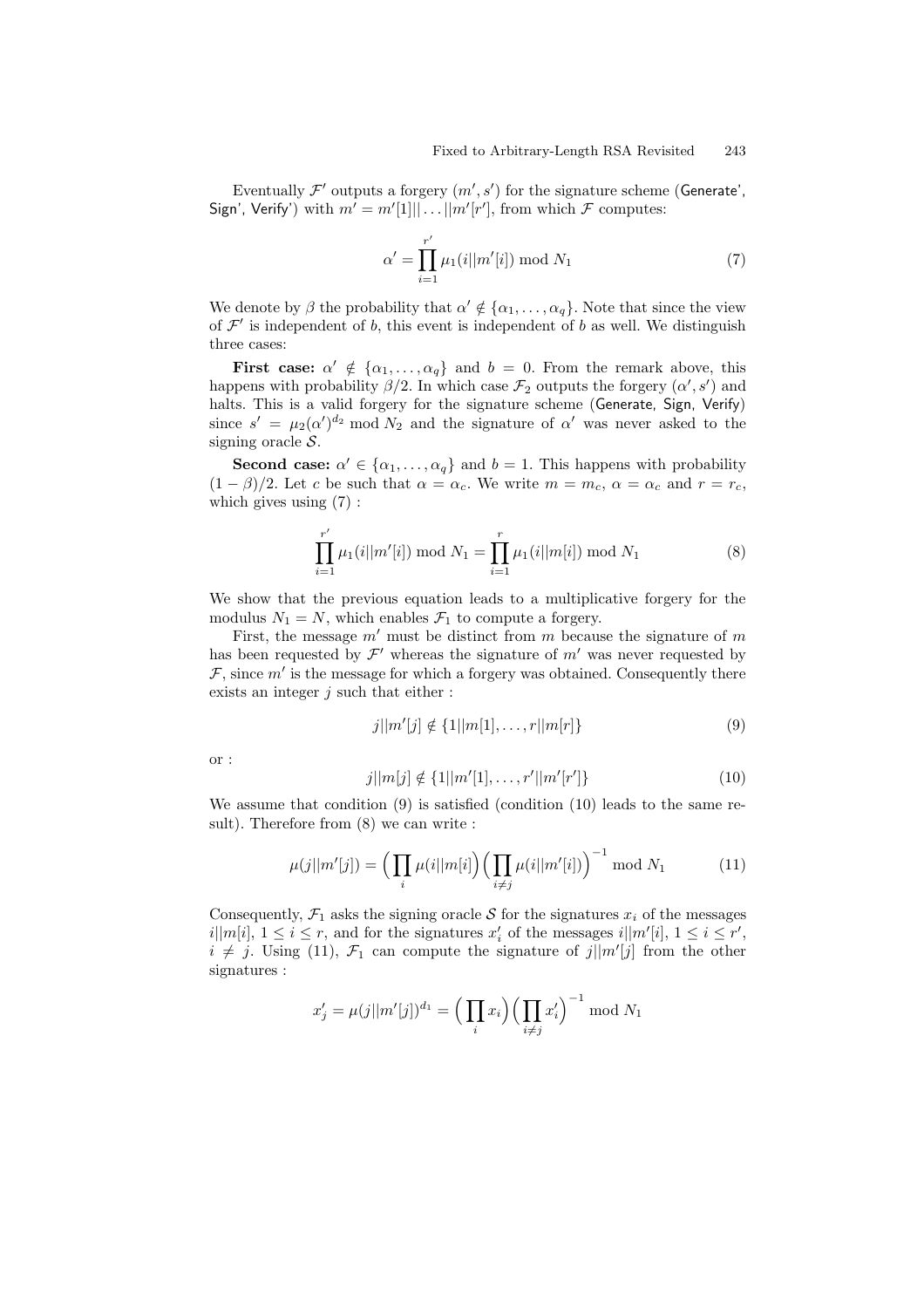and  $\mathcal{F}_1$  finally outputs the forgery  $(j||m'[j], x'_j)$ . This is a valid forgery for the signature scheme (Generate, Sign, Verify) since the signature of  $j||m'[j]$  was never asked to the signing oracle.

**Third case:**  $\alpha' \notin {\alpha_1, \ldots, \alpha_q}$  and  $b = 1$ , or  $\alpha' \in {\alpha_1, \ldots, \alpha_q}$  and  $b = 0$ . In this case,  $\mathcal F$  fails. This happens with probability 1/2.

To summarize, from a forger  $\mathcal{F}'$  that breaks the signature scheme (Generate', Sign', Verify') with probability  $\varepsilon'(k_1, k_2)$  for the parameters  $(k_1, k_2)$ , we construct a forger  $\mathcal F$  that breaks the signature scheme (Generate, Sign, Verify) with probability  $\varepsilon' \cdot \beta/2$  for the parameter  $k_2$ , and with probability  $\varepsilon' \cdot (1 - \beta)/2$  for the parameter  $k_1$ , for some (unknown)  $\beta$ .

Therefore, if we assume that the signature scheme (Generate, Sign, Verify) cannot be broken in time  $t(k)$  with probability greater than  $\varepsilon(k)$  for all k, we must have :

$$
\varepsilon'(k_1, k_2) \cdot \beta/2 \le \varepsilon(k_2)
$$

and

$$
\varepsilon'(k_1, k_2) \cdot (1 - \beta)/2 \le \varepsilon(k_1)
$$

which implies using  $\varepsilon(k_2) \leq \varepsilon(k_1)$  that :

$$
\varepsilon'(k_1, k_2) \le 4 \cdot \varepsilon(k_1)
$$

which gives  $(6)$ .

If  $b = 0$ , then for each of the  $q'_{sig}$  queries of  $\mathcal{F}'$ , the forger  $\mathcal{F}_2$  makes at most  $2^a$  multiplications modulo  $N_1$  and one query to S. Thus  $\mathcal{F}_2$  runs in time

$$
t(k_2) = t'(k_1, k_2) + q'_{sig} \cdot 2^a \cdot (T_\mu(k_1) + \mathcal{O}(k_1^2))
$$
\n(12)

If  $b = 1$  then for each query of  $\mathcal{F}'$ , the forger  $\mathcal{F}_1$  makes at most  $2^a$  multiplications modulo  $N_1$  and one exponentiation modulo  $N_2$ . After it has received the forgery, it makes at most  $2^{a+1}$  multiplications modulo  $N_1$  to compute its own forgery. Thus  $\mathcal{F}_1$  runs in time :

$$
t(k_1) = t'(k_1, k_2) + q'_{sig} \cdot (2^a \cdot (T_\mu(k_1) + \mathcal{O}(k_1^2)) + T_\mu(k_2) + \mathcal{O}(k_2^3)) \tag{13}
$$

From inequalities (12) and (13), and using  $t(k_1) \leq t(k_2)$  and  $T_\mu(k_1) \leq T_\mu(k_2)$ we obtain (4).

Finally, the forger  $\mathcal{F}_2$  makes at most  $q'_{sig}$  queries to the signing oracle, and the forger  $\mathcal{F}_1$  makes at most  $2^{a+1}$  queries to the signing oracle. This gives  $q_{sig}(k_2) \leq$  $q'_{sig}(k_1, k_2)$  and  $q_{sig}(k_1) \leq 2^{a+1}$ . Using  $q_{sig}(k_1) \leq q_{sig}(k_2)$ , we obtain

$$
q_{sig}(k_1) \le 2^{a+1} + q'_{sig}(k_1, k_2),
$$

which gives  $(5)$ .